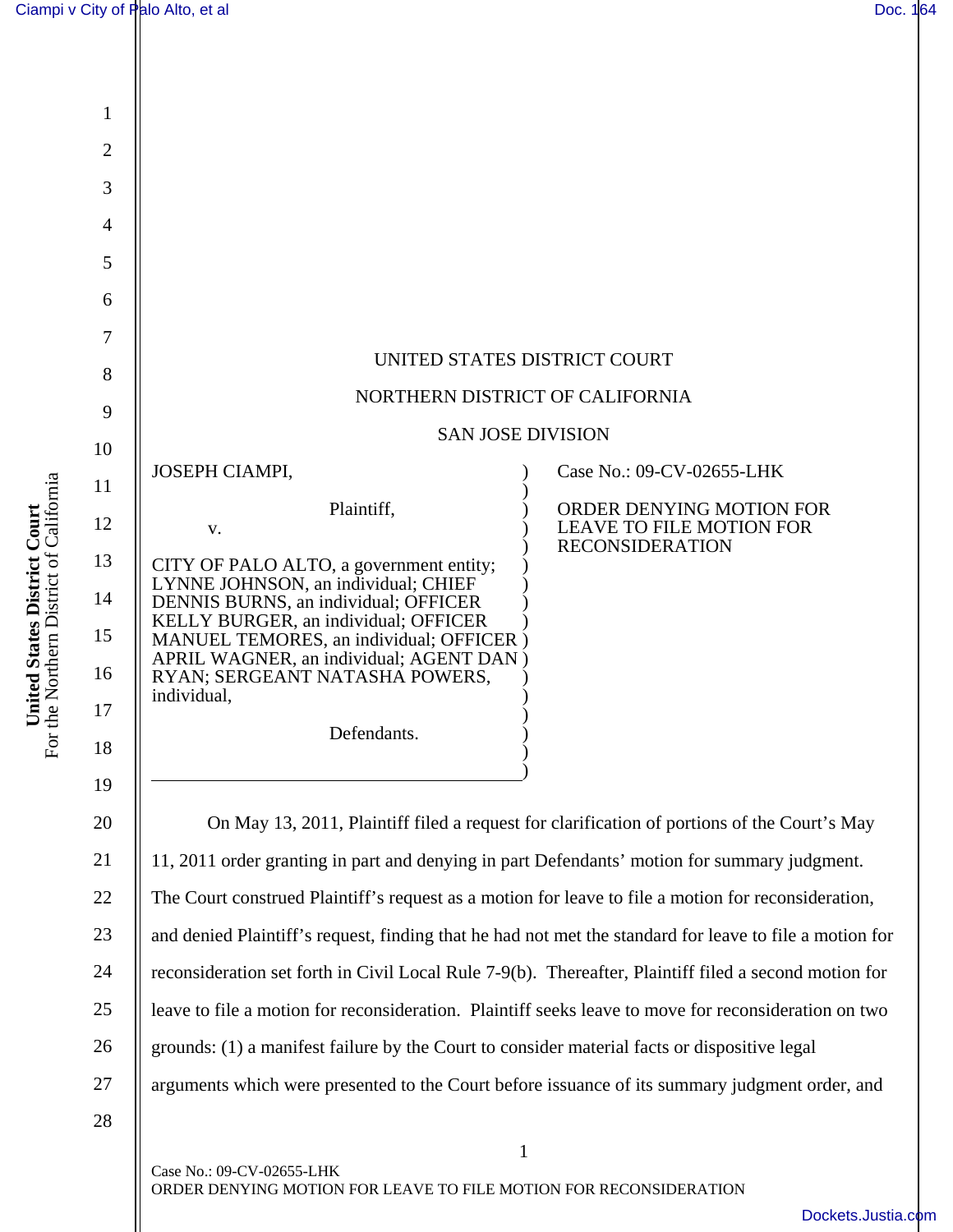| $\mathbf{1}$   | (2) the emergence of new material facts allegedly presented by Defendants in their response to                                                                                                                                                       |
|----------------|------------------------------------------------------------------------------------------------------------------------------------------------------------------------------------------------------------------------------------------------------|
| $\mathfrak{2}$ | Plaintiff's pending motion for sanctions.                                                                                                                                                                                                            |
| 3              | Civil Local Rule 7-9(b) provides that on a motion for leave to file a motion for                                                                                                                                                                     |
| $\overline{4}$ | reconsideration:                                                                                                                                                                                                                                     |
| 5              | The moving party must specifically show:                                                                                                                                                                                                             |
| 6              | (1) That at the time of the motion for leave, a material difference in fact or<br>law exists from that which was presented to the Court before entry of the                                                                                          |
| $\tau$<br>8    | interlocutory order for which reconsideration is sought. The party also must show<br>that in the exercise of reasonable diligence the party applying for reconsideration<br>did not know such fact or law at the time of the interlocutory order; or |
| 9              | (2) The emergence of new material facts or a change of law occurring<br>after the time of such order; or                                                                                                                                             |
| 10             | (3) A manifest failure by the Court to consider material facts or dispositive<br>legal arguments which were presented to the Court before such interlocutory<br>order.                                                                               |
| 11             |                                                                                                                                                                                                                                                      |
| 12             | The Court has carefully reviewed Plaintiff's claim that the Court failed to consider material                                                                                                                                                        |
| 13             | facts and dispositive legal arguments presented at the motion hearing. As in his prior request for                                                                                                                                                   |
| 14             | clarification, Plaintiff argues that the Court erred in its ruling on Plaintiff's Fourth Amendment                                                                                                                                                   |
| 15             | claims and in finding that Plaintiff may not present lay testimony analyzing video evidence to                                                                                                                                                       |
| 16             | demonstrate alteration or manipulation by Defendants. The Court considered these claims in                                                                                                                                                           |
| 17             | ruling on Plaintiff's request for clarification and found that Plaintiff had not presented material                                                                                                                                                  |
| 18             | facts or legal arguments that would change the Court's analysis. Here, similarly, Plaintiff does not                                                                                                                                                 |
| 19             | present new or overlooked facts or arguments which would have changed the Court's analysis.                                                                                                                                                          |
| 20             | Moreover, to the extent Plaintiff claims that the Court's May 11, 2011 Order conflicts with the                                                                                                                                                      |
| 21             | Court's "findings" at the motion hearing, the Court wishes to clarify that it did not make findings                                                                                                                                                  |
| 22             | of fact or conclusions of law at the motion hearing. Accordingly, Plaintiff's argument that the                                                                                                                                                      |
| 23             | Court's Order conflicts with its prior findings lacks merit.                                                                                                                                                                                         |
| 24             | Plaintiff also seeks reconsideration on grounds that Defendants' response to Plaintiff's                                                                                                                                                             |
| 25             | pending motion for sanctions presents new material facts that should alter the Court's ruling on                                                                                                                                                     |
| 26             | Plaintiff's Fourteenth Amendment claim and its evidentiary rulings. Because the Court found that                                                                                                                                                     |
| 27             | Plaintiff had not pled a <i>Brady</i> violation in his complaint, see Order Granting in Part and Denying                                                                                                                                             |
| 28             | in Part Defendants' Motion for Summary Judgment at 13 n.6, these new facts are unlikely to<br>$\overline{c}$                                                                                                                                         |

Case No.: 09-CV-02655-LHK ORDER DENYING MOTION FOR LEAVE TO FILE MOTION FOR RECONSIDERATION